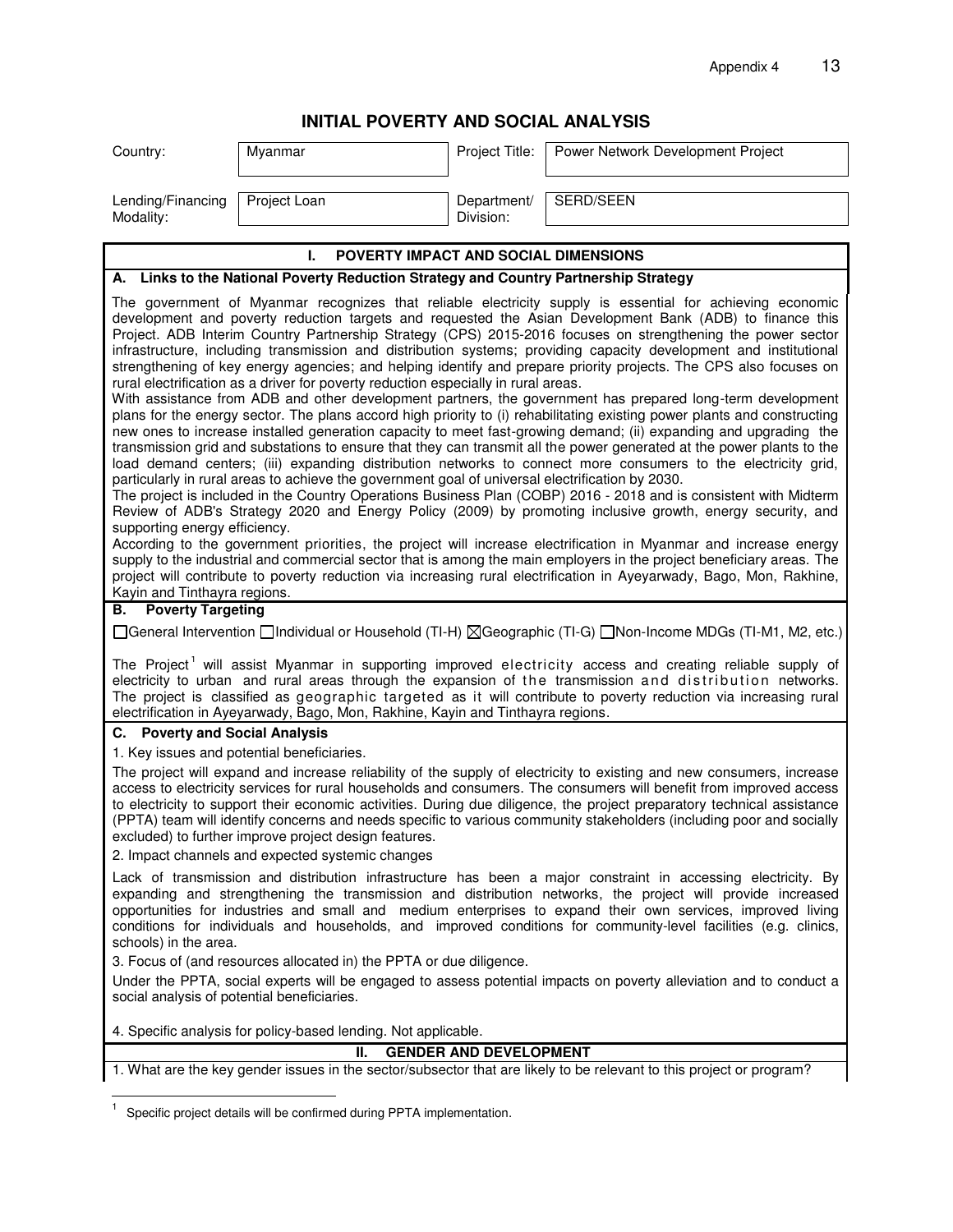The social impact analysis to be undertaken under the PPTA will assess access to energy by beneficiaries disaggregated by gender. This will help in describing the status of women in the local communities and in devising potential measures to improve women's access to electricity. The project will provide access for women to participate and obtain benefits during the project implementation phase including participating in the consultation meetings, and participation in livelihood improvement programs under the resettlement plan. The resettlement plans will ensure that there will be no disproportionate negative impacts on women. Research on women, energy, and environment has clearly identified the part played by electricity as a critical input to rural women's capacity to meet their families' basic needs through subsistence and income-earning activities. For example, women's use of biomass fuels in cooking is well-known and documented. What is less well recognized is the role of energy in women's small-scale income-earning activities in the informal sector, many of which are energy-intensive. Women's microenterprises are an important contributor to household income, are often heat-intensive (food processing), labor-intensive and/or light-intensive (home based cottage industries with work in evenings). Thus, once the project is completed, the availability of more reliable supply of electricity is expected to have positive impacts on women both in terms of alleviating women's burden in the household and by opening up increased avenues for women to operate small businesses and rural enterprises. 2. Does the proposed project or program have the potential to make a contribution to the promotion of gender equity and/or empowerment of women by providing women's access to and use of opportunities, services, resources, assets, and participation in decision making?  $\Box$  Yes  $\Box$  No Please explain. 3. Could the proposed project have an adverse impact on women and/or girls or widen gender inequality?  $\Box$  Yes  $\boxtimes$  No Please explain 4. Indicate the intended gender mainstreaming category:  $\Box$  GEN (gender equity)  $\Box$  EGM (effective gender mainstreaming)  $\Box$  SGE (some gender elements)  $\boxtimes$  NGE (no gender elements)  $\Box$  SGE (some gender elements) **III. PARTICIPATION AND EMPOWERMENT** 1. Who are the main stakeholders of the project, including beneficiaries and negatively affected people? Identify how they will participate in the project design. Local communities, affected people (AP), civil society organization, local leaders, and government at national and local levels.

| 2. How can the project contribute (in a systemic way) to engaging and empowering stakeholders and beneficiaries,       |
|------------------------------------------------------------------------------------------------------------------------|
| particularly, the poor, vulnerable and excluded groups? What issues in the project design require participation of the |
| poor and excluded?                                                                                                     |

| It is envisioned that during the PPTA stage, the consultation and participation process will involve a        |
|---------------------------------------------------------------------------------------------------------------|
| stakeholder analysis followed by subsequent consultations with various groups. It is planned to conduct       |
| consultations at the household and community level, regional and national government officials,               |
| development partners, nongovernmental organizations, and commune- and village- level officials and            |
| beneficiaries. A series of focus group discussions will be undertaken as part of the socio-economic analysis. |

3. What are the key, active, and relevant civil society organizations in the project area? What is the level of civil society organization participation in the project design?

|  |  |  | $\boxtimes$ Information generation and sharing $\Box$ Consultation |  | $\Box$ Collaboration | $\Box$ Partnership |
|--|--|--|--------------------------------------------------------------------|--|----------------------|--------------------|
|--|--|--|--------------------------------------------------------------------|--|----------------------|--------------------|

4. Are there issues during project design for which participation of the poor and excluded is important? What are they and how shall they be addressed?  $\Box$  Yes  $\Box$  No and how shall they be addressed?  $\Box$  Yes

The project involves the rehabilitation and expansion of transmission and distribution lines.

## **IV. SOCIAL SAFEGUARDS**

|  |  | A. Involuntary Resettlement Category $\boxtimes$ A $\;\;\square$ B $\;\square$ C $\;\square$ Fl |  |  |  |  |  |  |  |  |
|--|--|-------------------------------------------------------------------------------------------------|--|--|--|--|--|--|--|--|
|--|--|-------------------------------------------------------------------------------------------------|--|--|--|--|--|--|--|--|

1. Does the project have the potential to involve involuntary land acquisition resulting in physical and economic displacement?  $\boxtimes$  Yes  $\Box$  No

The project will result in a total of 500km of new 230kV transmission lines and 5 new 230 kV and a number of 66 kV substations. This will result in land acquisition for tower foundations, right of ways (ROW), and substations and restrictions in the continued use of landholdings in the ROW of power transmission lines (TLs) and substations. Due to the length of the TL, it is expected that the number of affected people is high and thus require an A categorization. Detailed impacts will be assessed during the PPTA and resettlement plans will be prepared in consultation with the affected people and other stakeholders.